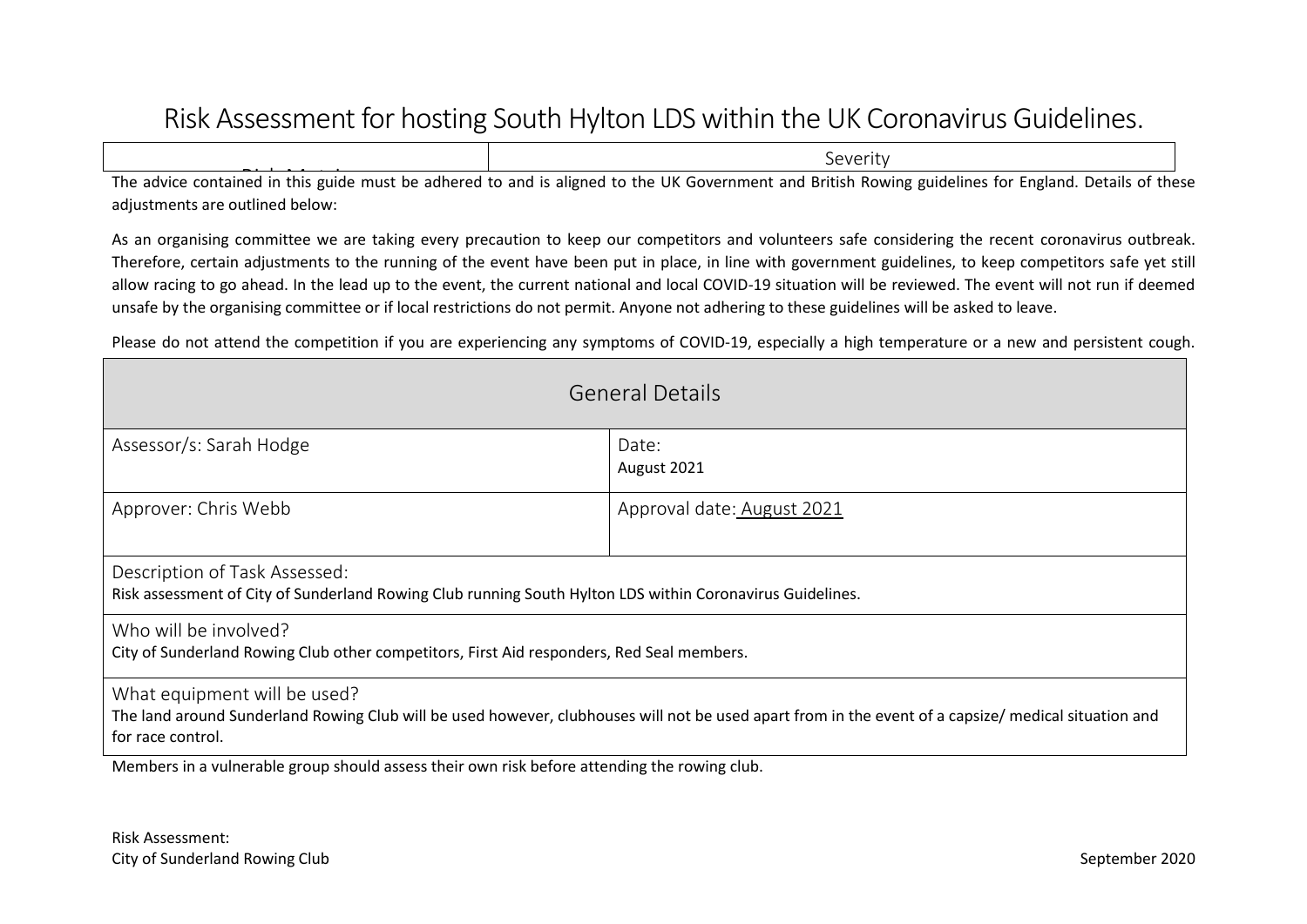|            |                    | Slight          | Moderate        | Extreme          |
|------------|--------------------|-----------------|-----------------|------------------|
| Likelihood | Very Likely (VL)   | <b>Moderate</b> | <b>High</b>     | <b>Very High</b> |
|            | Likely (L)         | <b>Moderate</b> | <b>Moderate</b> | <b>High</b>      |
|            | Unlikely (U)       | Low             | <b>Moderate</b> | <b>Moderate</b>  |
|            | Very Unlikely (VU) | Low             | Low             | Low              |

| Key:                 |                                                                                                                                                                                                                                                                                |                     |                                                                    |          |                                                  |  |  |  |
|----------------------|--------------------------------------------------------------------------------------------------------------------------------------------------------------------------------------------------------------------------------------------------------------------------------|---------------------|--------------------------------------------------------------------|----------|--------------------------------------------------|--|--|--|
| <b>Low</b>           | An acceptable level of risk.<br>$\bullet$<br>No additional barriers/controls are required.<br>Start or continue the activity but check that the current barriers/controls remain effective.<br>$\bullet$                                                                       |                     |                                                                    |          |                                                  |  |  |  |
| <b>Moderate</b>      | An acceptable level of risk that should be reviewed.<br>$\bullet$<br>Implement additional barriers/controls to reduce the risk if opportunities arise.<br>Start or continue the activity with care.<br>$\bullet$                                                               |                     |                                                                    |          |                                                  |  |  |  |
| <b>High</b>          | An unacceptable level of risk.<br>$\bullet$<br>Improve the barriers/controls and allocate resources to reduce the risk.<br>Do not start or continue the activity until the risk has been reduced.                                                                              |                     |                                                                    |          |                                                  |  |  |  |
| <b>Very High</b>     | An unacceptable level of risk.<br>$\bullet$<br>Improve the barriers/controls and allocate resources to reduce the risk.<br>Do not start or continue the activity until the risk has been reduced. Prohibit the activity if it is not possible to reduce the risk.<br>$\bullet$ |                     |                                                                    |          |                                                  |  |  |  |
| Hazard<br>identified | Risk from<br><b>Hazard</b>                                                                                                                                                                                                                                                     | Person/s at<br>risk | Control measures put into place to reduce the<br>hazard identified |          | Risk level when implementing<br>control measures |  |  |  |
|                      |                                                                                                                                                                                                                                                                                |                     | Likelihood                                                         | Severity | <b>Risk</b>                                      |  |  |  |

Ξ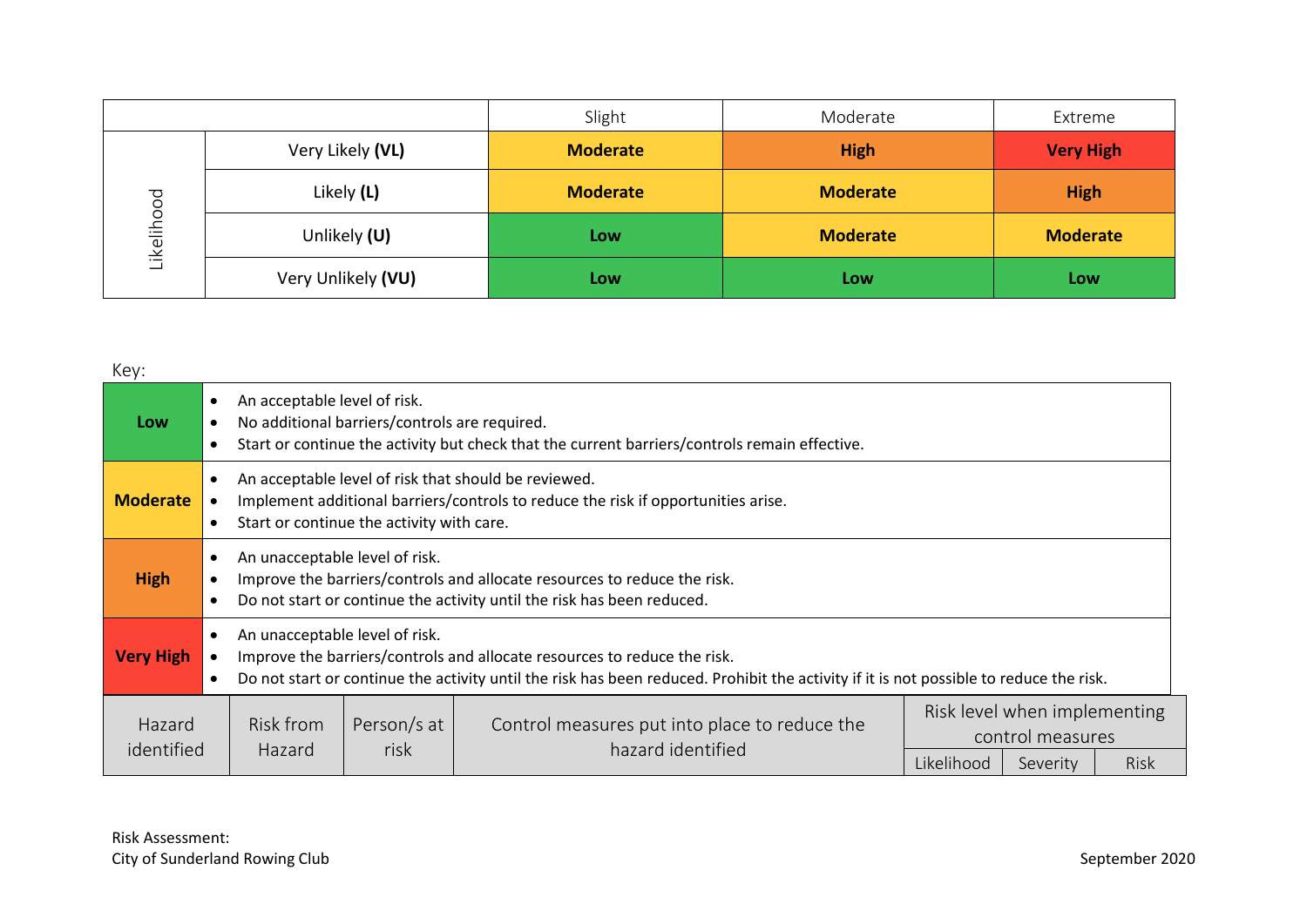| 1. Social<br>distancing<br>on the<br>water | Person/s<br>becoming<br>infected with<br>COVID-19. | Competitors,<br>volunteers,<br>coaches.                | Safety Launches:<br>All volunteers will be equipped with, and will be using,<br>appropriate PPE.<br>Safety Marshals in safety launches should be from the<br>same household where possible. If this is not possible,<br>social distancing will be adhered to through one person<br>sitting at the front of a launch and one at the back.<br>A plan as to who is marshalling will be agreed upon before<br>the event to minimise the risk.<br>Competitors:<br>Maintain at least 2 boat lengths distance when out on the<br>water.<br>In the event of a capsize athletes will be encouraged to try<br>$\bullet$<br>and get back into their boat, if it is safe to do so, or will be<br>brought into the launch as per normal procedures.<br>Replacement PPE will be provided to the launch crew. | <b>Unlikely</b> | Slight | Low |
|--------------------------------------------|----------------------------------------------------|--------------------------------------------------------|------------------------------------------------------------------------------------------------------------------------------------------------------------------------------------------------------------------------------------------------------------------------------------------------------------------------------------------------------------------------------------------------------------------------------------------------------------------------------------------------------------------------------------------------------------------------------------------------------------------------------------------------------------------------------------------------------------------------------------------------------------------------------------------------|-----------------|--------|-----|
| 2. Social<br>distancing<br>on land         | Person/s<br>becoming<br>infected with<br>COVID-19. | Competitors,<br>volunteers,<br>coaches,<br>spectators. | All reasonable steps to maintain a 2m distance whilst on<br>$\bullet$<br>the land at Sunderland Rowing Club.<br>Where a 2m distance cannot be observed, a minimum<br>distance of 1m will be observed to help manage the<br>transmission risk.<br>There will be limited access to certain facilities/equipment<br>such as toilets and no catering facilities.<br>A one-way system will be implemented to help facilitate<br>$\bullet$<br>social distancing for people around the club.<br>No spectators will be allowed.<br>$\bullet$<br>Competitors:<br>Information regarding boating and the specific will be<br>given for use during the day will have been sent out to<br>competitors before the race. This will ensure that<br>competitors are suitably separated when on land, and        | <b>Unlikely</b> | Slight | Low |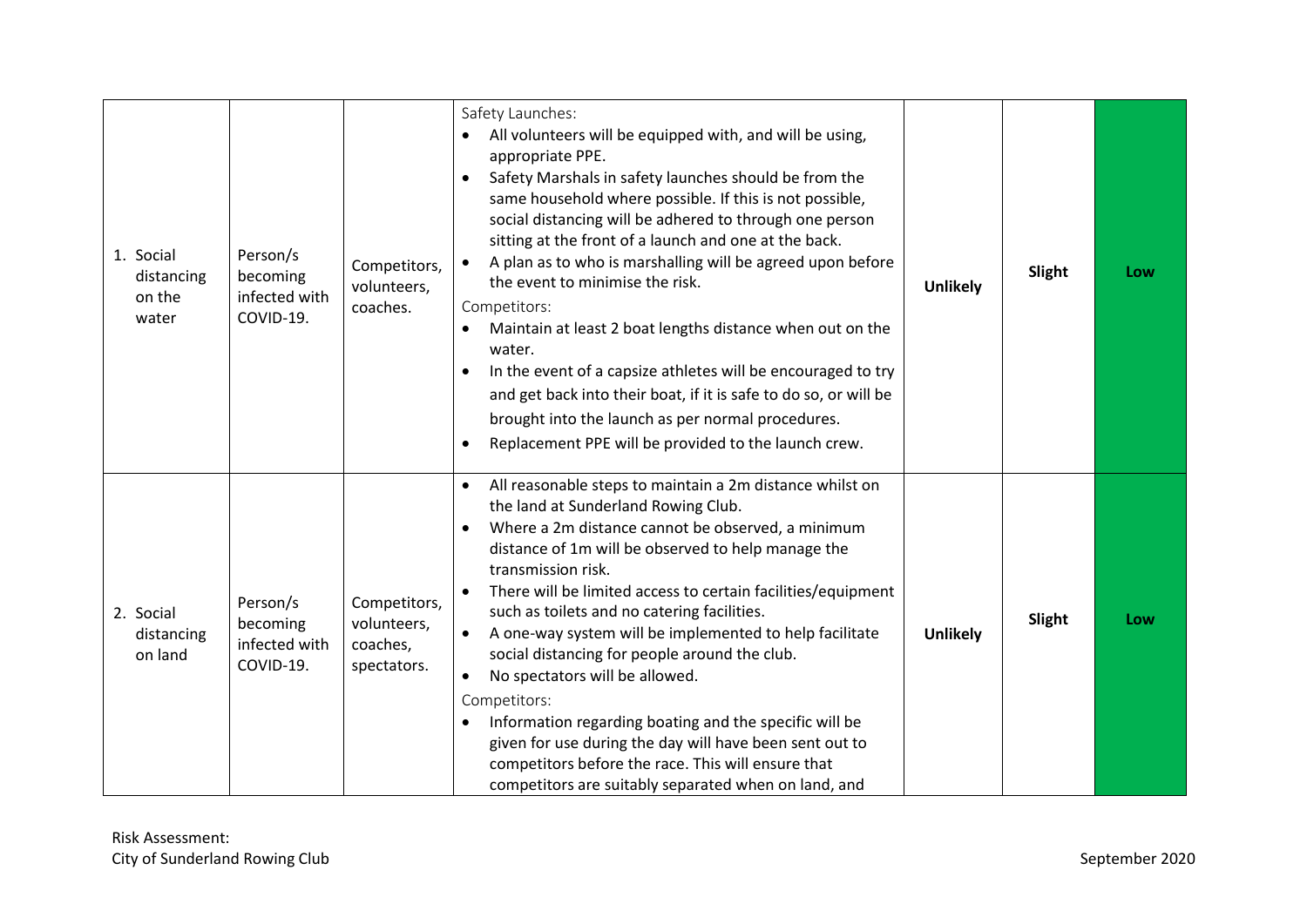|  | gives people designated areas to rig their boats and wait<br>for racing to begin.<br>Specified 'hands on' time and boating times will be given<br>to each competitor, so the movement and number of<br>competitors near the boating area and around the clubs is<br>strictly controlled.<br>There will be longer gaps between 'hands on' boating |
|--|--------------------------------------------------------------------------------------------------------------------------------------------------------------------------------------------------------------------------------------------------------------------------------------------------------------------------------------------------|
|  | times to avoid congestion on the steps, and there will be                                                                                                                                                                                                                                                                                        |
|  | longer gaps between start times to try and ensure the                                                                                                                                                                                                                                                                                            |
|  | number of athletes arriving at the steps at the same time                                                                                                                                                                                                                                                                                        |
|  | is kept to a minimum. Athletes may be held away from                                                                                                                                                                                                                                                                                             |
|  | the steps until the landing stages are clear.<br>Boating groups will be used to limit the number of people<br>$\bullet$                                                                                                                                                                                                                          |
|  | near the steps at any one time.                                                                                                                                                                                                                                                                                                                  |
|  | All rowers will be expected to be capable of                                                                                                                                                                                                                                                                                                     |
|  | boating/landing independently or with the assistance of<br>one household member. Volunteers will be on hand to<br>co-ordinate scullers but will not be expected to assist in<br>boating or landing.                                                                                                                                              |
|  | Athletes will also be expected to take their footwear in                                                                                                                                                                                                                                                                                         |
|  | their boat with them to speed up the landing process and<br>minimise unnecessary social interactions.                                                                                                                                                                                                                                            |
|  | Clubs wishing to transport their boats via trailer must<br>$\bullet$<br>specify this prior to the event so that suitable space can<br>be set aside.                                                                                                                                                                                              |
|  | Volunteers will be on hand to co-ordinate the departure                                                                                                                                                                                                                                                                                          |
|  | of athletes.                                                                                                                                                                                                                                                                                                                                     |
|  | Race officials:                                                                                                                                                                                                                                                                                                                                  |
|  | Marshalls, officials, and volunteers will be provided with                                                                                                                                                                                                                                                                                       |
|  | gloves and face coverings. Start and finish teams will                                                                                                                                                                                                                                                                                           |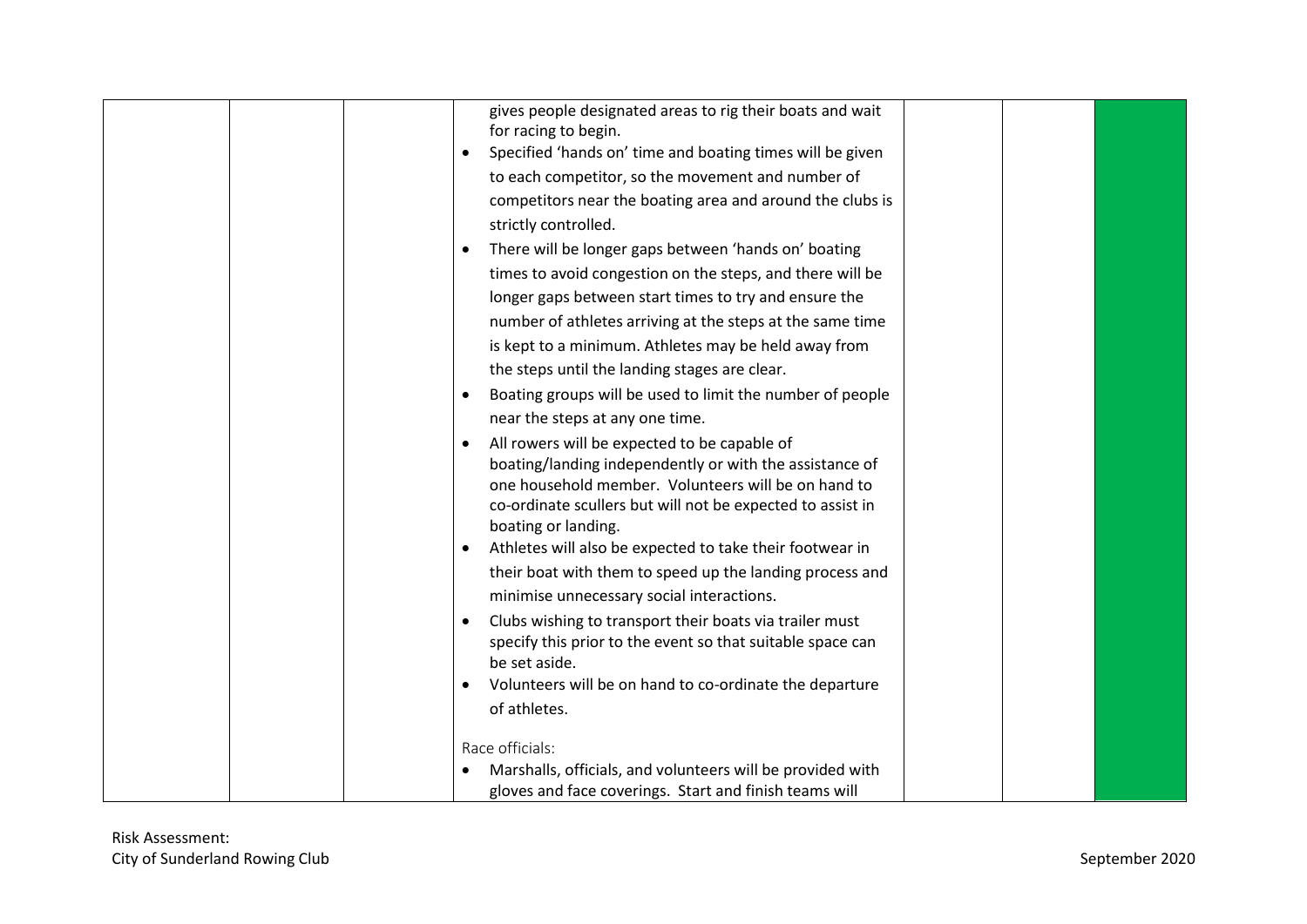|                                                                                                                                                                                                    | include the minimum number of people and will be<br>suitably spaced out on the bank.                                                                                                                                                                                                                                                                                                                                                                                                                                                                                                                                                                                                                                                                                                                                                                        |                 |                 |                 |
|----------------------------------------------------------------------------------------------------------------------------------------------------------------------------------------------------|-------------------------------------------------------------------------------------------------------------------------------------------------------------------------------------------------------------------------------------------------------------------------------------------------------------------------------------------------------------------------------------------------------------------------------------------------------------------------------------------------------------------------------------------------------------------------------------------------------------------------------------------------------------------------------------------------------------------------------------------------------------------------------------------------------------------------------------------------------------|-----------------|-----------------|-----------------|
| Person/s<br>Competitors,<br>3. Shared use<br>becoming<br>volunteers,<br>infected with<br>coaches, and<br>of facilities<br>COVID-19.<br>spectators.                                                 | The land around Sunderland Rowing Club, clubhouses will<br>not be used except in the event of a capsize/medical<br>situation and for race control.<br>We have cleaning, handwashing, and hygiene procedures<br>in line with UK Government guidance.<br>Appropriate methods of waste disposal for cleaning<br>products e.g. wipes have been put into place.<br>Boats:<br>Competitors have been advised to travel to the club<br>$\bullet$<br>wearing the kit that they intend to row in, and to travel<br>home to shower and change.<br>Toilets:<br>Access to toilets will be limited. Only one person will be<br>allowed in the toilets at any one time.<br>If using the toilets, wipe down any surfaces touched or<br>likely to be touched after use (including inside and outside<br>door handles) with the disinfectant spray and blue roll<br>provided. | <b>Unlikely</b> | <b>Moderate</b> | <b>Moderate</b> |
| 4. Shared use<br>of<br>Person/s<br>equipment<br>Competitors,<br>(launches,<br>becoming<br>volunteers,<br>infected with<br>club blades,<br>coaches.<br>COVID-19.<br>club boats,<br>bow<br>numbers.) | • There will be a bucket, full of disinfectant, at each site for<br>athletes to return their bow numbers to or there is the<br>option of posting these back to us after the event.<br>Strategic positioning of equipment within the<br>$\bullet$<br>boathouse/outside racks to make them easier to access<br>The launching safety craft must be carried out by members<br>$\bullet$<br>of the same household. If this is not possible, social<br>distancing will be adhered to with appropriate PPE used.<br>Wipe boats and other rowing kit with disinfectant the start<br>$\bullet$<br>and end of each period of use (i.e. before and after each<br>person uses the equipment). Wear protective gloves when<br>using disinfectant                                                                                                                         | <b>Unlikely</b> | Slight          | Low             |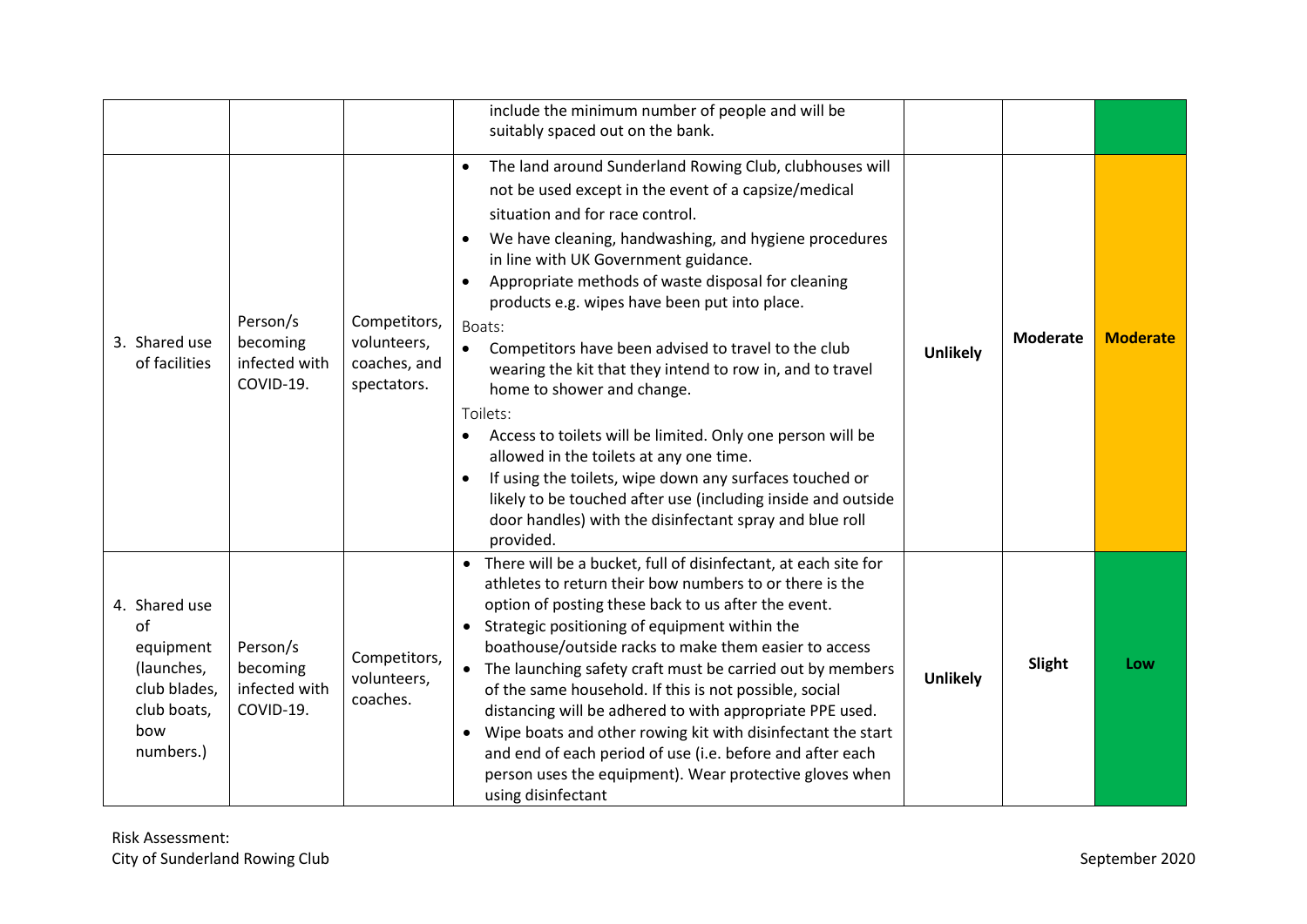|                           |                                                    |                                                            | If possible, store the boats that are most likely to be used<br>$\bullet$<br>outside so as to minimise the need for people to enter the<br>boathouse.                                                                                                                                                                                                                                                                                                                                                                                                                                                                                                                                                                                                                                                                                                                                                                                                                                                                                                                                                                                                |                                |        |     |
|---------------------------|----------------------------------------------------|------------------------------------------------------------|------------------------------------------------------------------------------------------------------------------------------------------------------------------------------------------------------------------------------------------------------------------------------------------------------------------------------------------------------------------------------------------------------------------------------------------------------------------------------------------------------------------------------------------------------------------------------------------------------------------------------------------------------------------------------------------------------------------------------------------------------------------------------------------------------------------------------------------------------------------------------------------------------------------------------------------------------------------------------------------------------------------------------------------------------------------------------------------------------------------------------------------------------|--------------------------------|--------|-----|
| 5. Catering<br>facilities | Person/s<br>becoming<br>infected with<br>COVID-19. | Competitors,<br>volunteers,<br>coaches, and<br>spectators. | Athletes are encouraged to bring their own food and<br>$\bullet$<br>drink.<br>No food or drink is to be sold by City of Sunderland<br>$\bullet$<br>Rowing Club.                                                                                                                                                                                                                                                                                                                                                                                                                                                                                                                                                                                                                                                                                                                                                                                                                                                                                                                                                                                      | <b>Unlikely</b>                | Slight | Low |
| 6. Maintaining<br>hygiene | Person/s<br>becoming<br>infected with<br>COVID-19. | Competitors,<br>volunteers,<br>coaches.                    | Everyone visiting the site are encouraged to regularly wash<br>their hands with soap and water provided. If this isn't<br>possible then an alcohol-based hand sanitiser, can be used<br>as a less effective alternative.                                                                                                                                                                                                                                                                                                                                                                                                                                                                                                                                                                                                                                                                                                                                                                                                                                                                                                                             | <b>Unlikely</b>                | Slight | Low |
| 7. First Aid              | Person/s<br>becoming<br>infected with<br>COVID-19. | Competitors,<br>volunteers,<br>coaches.                    | All first aiders will have up-to-date training.<br>$\bullet$<br>All safety launches will be equipped with appropriate PPE.<br>This should include face mask, apron, and gloves for those<br>in the launch, and a spare face mask for anyone that<br>might need rescuing.<br>If the casualty is responsive and able to follow selfcare<br>advice, encourage them to do this from a safe distance.<br>In other situations, for example, when a casualty is<br>$\bullet$<br>unresponsive:<br>Where possible wear gloves when touching or<br>$\circ$<br>handling the casualty.<br>Wear a face cover/mask if available and consider<br>$\circ$<br>placing a face cover/mask over the face of the<br>casualty.<br>Only handle/touch what is absolutely essential,<br>$\circ$<br>remembering that all surfaces in and around the<br>casualty may be contaminated by the virus.<br>Only provide essential direct first aid in order to limit your<br>exposure time.<br>This may include controlling significant bleeding, applying<br>a dressing, use of an adrenaline autoinjector, assessing for<br>responsiveness by shaking the person and shouting, and | <b>Very</b><br><b>Unlikely</b> | Slight | Low |